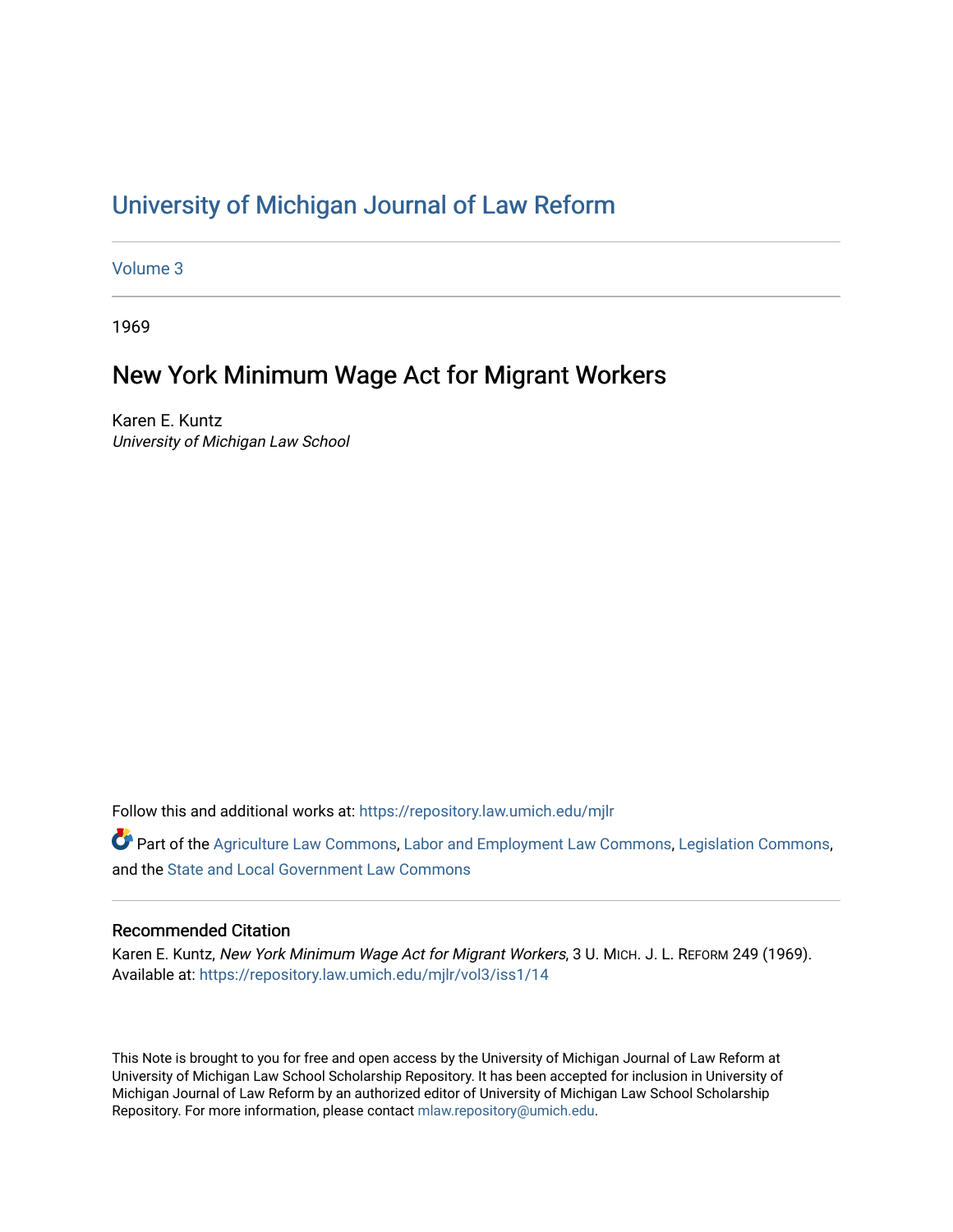## **NEW YORK MINIMUM WAGE ACT FOR MIGRANT WORKERS**

### **I.** Introduction

**The abject** state in which most migrant workers in this country exist has recently become a matter of national concern. The increasing stridency of the migrants, personified by César Chavez in California, has resulted in recognition of the need for legislative assistance to rescue them from their plight. The migrant worker is unable to help himself, being burdened **by** a low annual income and an education level of only eight and a half years in school.<sup>1</sup>

In New York, the migrant's situation is aggravated **by** the powerful position of the crew leader or "farm labor contractor," who often determines workers' wages. As middleman between the farmer and the workers, the crew leader recruits the number of workers needed **by** the farmer, transports them to New York, and negotiates the migrants' wages with the farmer.2 Since the crew leader is usually paid only for the number of workers he delivers, he has no incentive to bargain for higher employee wages.3 Additionally, the crew leader exercises great control over **job** assignment, pay disbursement, and housing and transportation, serving as "foreman, paymaster, Dutch uncle, money lender, grocer, policeman, judge and jury."<sup>4</sup> In this position, the crew leader is able to abuse his authority for his own benefit at the expense of the migrants.<sup>5</sup>

**<sup>&#</sup>x27;91 MONTHLY** LABOR REV. 12 **(1968).** In 1966, the national average income for migrant workers was \$1,580. <sup>2</sup> Wall St. **J.,** Sept. 15, 1969, at **1,** col. **1.** Most crew leaders are former migrant workers

who gain sufficient stature to be recognized **by** the farmers. They are paid **by** a farmer to recruit, transport, and supervise the migrant workers needed to harvest crops. In good years, a crew leader may earn as much as **\$50,000.** See Friedland, Labor Waste *in New York-Rural Exploitation and Migrant Workers,* TRANS-ACTION 52 (Feb. 1969); Hoffman & Seltzer, *Migrant Farm* Labor *in Upstate New York,* 4 COLUM. J.L **&** Soc. PROB. **I** (March Supp., 1968); and MOORE, THE **SLAVES** WE RENT (1965) at 25-34.

**<sup>3</sup>** Hoffman, *supra* note 2, at S-1. Those workers who come to New York without a crew leader are not guaranteed any set wage **by** the farmer and may be paid less than promised. 4 Wall St. **J.,** Sept. **15, 1969** at **1,** col. **I.**

**<sup>5</sup>** The potential for personal gain is felt by many crew leaders to be a fringe benefit. Friedland, supra note 2, at 52.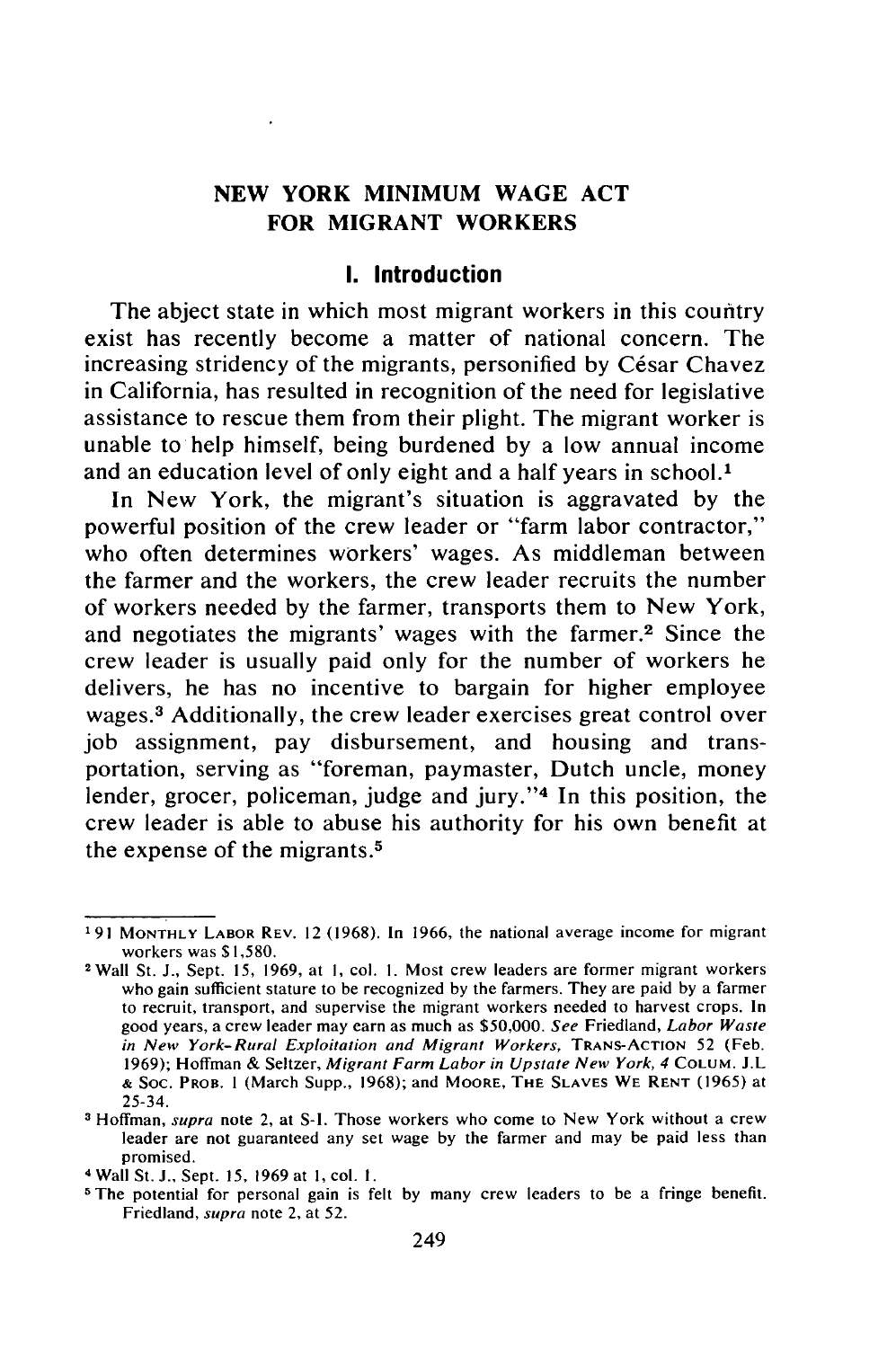Prospectus

As a means of improving the condition of migrant workers in New York, the New York Legislature recently extended minimum hourly wage coverage to farm employees.<sup>6</sup> The effects of this attempt to deal with the migrant problem will be closely observed by other states.

## **II.** Principal Provisions of the Act

### *A. The Minimum Wage Provision*

The minimum wage act's main clause provides that farm employers shall pay employees \$1.40 per hour beginning October 1, 1969. On February 1, 1971, the minimum wage will increase to \$1.50 per hour. The current New York minimum wage for non-farm workers is \$1.60 per hour.<sup>7</sup> This \$1.60 wage rate was not extended to farm employees partially because of a concern that New York growers would lose their competitive position relative to out-of-state farmers if the New York growers were required to pay a higher minimum wage.<sup>8</sup> Because migrants frequently work long hours during peak periods, overtime is an important factor. However, New York's new law does not extend the usual time-and-a-half rate for work in excess of forty hours a week to farm workers. Rather it merely provides that the minimum wage must be paid for every hour worked.<sup>9</sup>

A statutory minimum wage is a definite improvement over New York's present wage payment practice. Although New York farm employees averaged \$1.54 per hour in 1968, the new minimum wage should significantly affect those wage rates at the low end of the wage scale.10 In 1967, those New York migrants working

<sup>6</sup> N.Y. LABOR LAW § 670-683 (McKinney Supp. 1969). N.Y. PuB. HEALTH **LAW** § 1330 (McKinney Supp. 1969). New York has also attempted to help the migrant worker by enacting an amendment to the Public Health law setting up minimum standards for housing in migrant labor camps. *See* N.Y. PuB. **HEALTH** LAWS § 1331 (McKinney Supp. 1969). <sup>7</sup> N.Y. LABOR LAW § 652 (I) (c) (McKinney 1966).

**<sup>8</sup>** N.Y. Times, February 4, 1969, at 26, col. 4. Since much of the New York hearings on the migrant wage bill were closed to the public, the rationale for many of the provisions of the act and for other regulations promulgated thereunder are not a matter of public record.

**<sup>9</sup>**N.Y. **LABOR** LAW § 673 (McKinney Supp. 1969). Compare New Jersey's minimum wage provision for migrant workers, which not only does not provide for overtime, but, moreover, removes the minimum wage floor after 40 hours. N.J. **STAT.** ANN. § 34:11-56(a) (4) (1966). **<sup>10</sup>**

N.Y. Times, April **17,** 1969, at 48 col. **1.**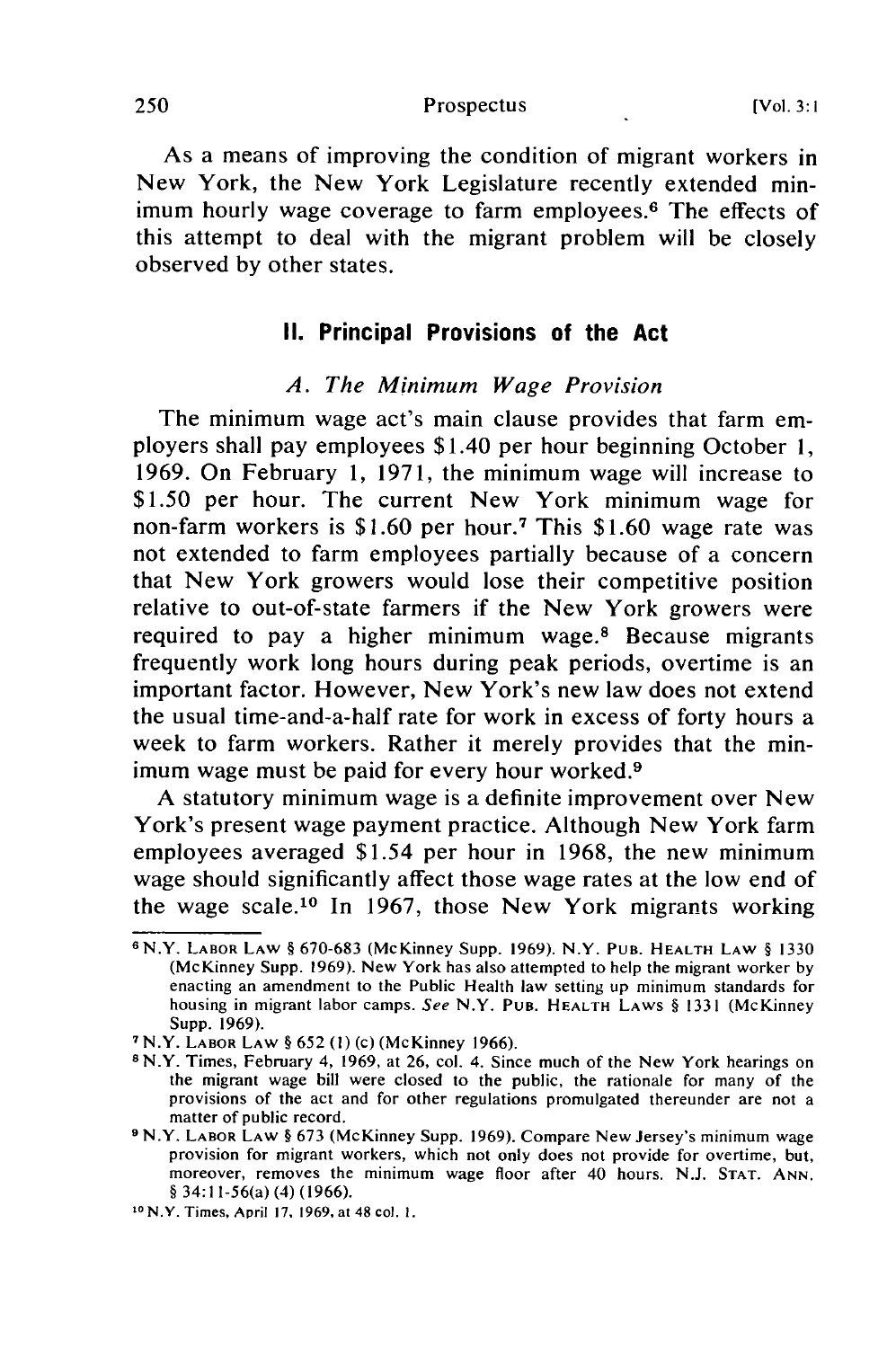#### Migrant Workers

more than twenty-five days a year on farms averaged \$2,800, an annual wage either negotiated between the crew leader and the farmer, or offered to the workers by the farmer without guarantee of payment.<sup>11</sup> The minimum hourly wage requirement will alleviate this present situation in which migrants are completely at the mercy of the labor market.

One of the most important provisions of the minimum wage program is that farmers must begin to pay workers for those hours spent in travelling to the farmer's fields each day, in waiting for field operations to begin, and in similar work delays, although the farmer need not pay for time lost due to poor weather conditions.12 Currently the worker bears the entire cost of time loss, although time losses may run as high as twenty-five percent of total hours worked.<sup>13</sup> Workers may be idle three to four weeks during the harvest season because of rain, bad field management practices, or crop backlogs at processing plants. Under the new act, the cost of time losses will be allocated to the employees *and* to the farmer.

The State Labor Commissioner<sup>14</sup> has responsibility for promulgating all regulations necessary to carry out the provisions of the new law,<sup>15</sup> and thus the precise ratio of loss allocation will depend upon his construction of the law's "hours worked" provision.<sup>16</sup> For example, whether time losses due to unripened crops will be considered a loss due to "weather" (and thus borne by the worker), or "time spent on a single farm" (and thus borne by the employer) is a determination that the Commissioner will have to make. It seems more equitable to require the farmer to bear this particular cost, since he estimates the date by which crops will ripen and accordingly requires the workers to be at his farm by that date. Despite the statutory uncertainty created by vesting decisional discretion in the Labor Commissioner, the act does

**a1** Hoffman, supra note 2, at S-3. This New York average annual wage should be distinguished from the U.S. average annual wage for migrant workers of \$1,580 in 1966 See note *I* supra. The New York average is calculated for heads of households only, while the national average is based on the earnings of all migrant workers, including relatively low earning juveniles.

<sup>1</sup> <sup>2</sup> N.Y. LABOR LAW § 671 (6) (McKinney Supp. 1969).

**<sup>13</sup>** Friedland, supra note 2, at 52.

<sup>14</sup> The Commissioner is appointed by the Governor to administer, through the Labor Department, the labor laws of the state. N.Y. LABOR LAW, §§ 10, 21 (McKinney 1965).

**Is** N.Y. LABOR LAW § 674 **(1)** (McKinney Supp. 1969).

**<sup>16</sup>**Note 12, supra.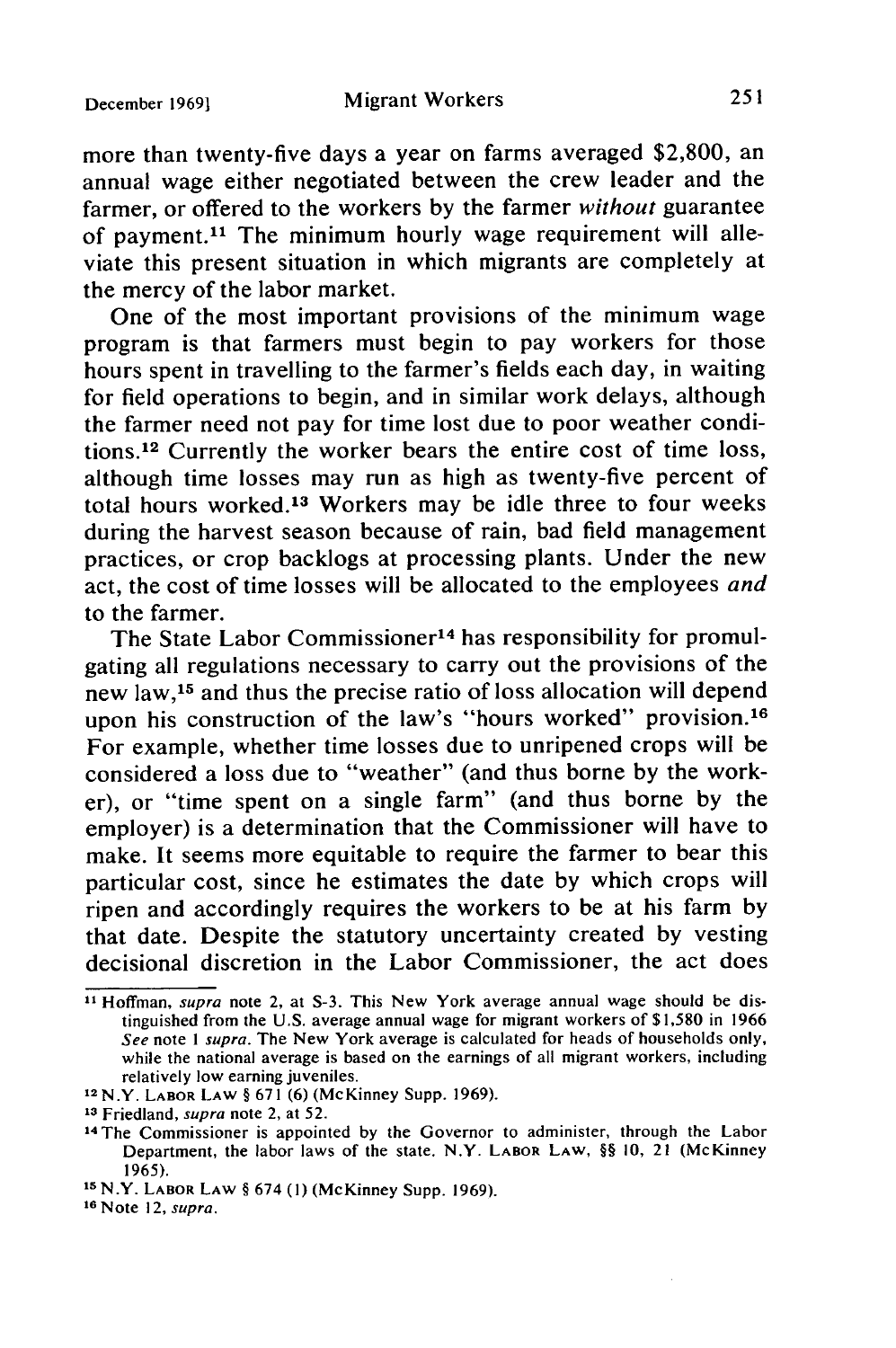spread the risk of financial loss more fairly by requiring the farmer and the worker to share the risk of wasted hours.<sup>17</sup>

One possible difficulty with the minimum wage law centers around the provision allowing payment at *lower* than the minimum if an employer pays his workers piece-rate rather than on an hourly basis.18 The new Regulations set out by the Labor Commissioner provide that if eighty percent of a farmer's employees earn piece-rate wages equal to, or more than, the minimum of \$1.40 an hour, the other twenty percent of the workers may be paid *less* than \$1.40 an hour, provided that the *total* group average is not less than the required minimum wage.<sup>19</sup> Children under seventeen years of age working as hand harvesters on the same farm as their parents are excluded from this group average, and can be paid as much as twenty-five cents less than the minimum wage if the farmer obtains a "youth rate certificate" on the child.<sup>20</sup> The piece rate exception to the minimum wage requirement seems to undermine the act's announced goal of raising the wages of those workers at the bottom of the wage scale.<sup>21</sup> In effect, the piece rate exception could force one out of five workers to live on a wage rate deemed by the legislature to be less than sufficient for adequate maintenance and health.

Another possible problem with the minimum wage law is the provision authorizing the Labor Commissioner to permit a farmer to deduct certain allowances from his employees' daily wages.<sup>22</sup> Under the Regulations, allowable deductions include the cost to the farmer of meals and lodging provided to the worker.<sup>23</sup> Previously, the crew leader or labor camp operator provided food

**<sup>17</sup>**Friedland, *supra* note 2, at 54; Hoffman, *supra* note 2, at S-4. Friedland claims that if farmers bear the cost of lost time, they will demand that state farm agencies devise more productive management methods. Hoffman states that farmers will react to the new cost for time lost by having workers do construction work, pruning, painting, etc., during bad weather, rather than leaving them idle.

IsN.Y. LABOR LAW § 674 **(1)** (McKinney Supp. 1969).

**<sup>19</sup>**N.Y.C.R.R..§ 190-3.1 (McKinney Supp. 1969). **<sup>20</sup>**

**<sup>1</sup>d.** *§§* 190-3.2, 4.2(c). Such a certificate may be obtained by application to the Labor Commissioner. The regulations as thus far promulgated do not prescribe the conditions for issuing the certificate. 21 Note *10, supra.*

<sup>22</sup>N.Y. LABOR LAW § 674 **(1)** (McKinney Supp. 1969).

**<sup>23</sup>**N.Y.C.R.R. § 190-2.2 (McKinney Supp. 1969) allows a farmer to deduct up to *55c* per meal and 65c per room per day. If an apartment or house is provided, up to \$1.30 per day may be deducted for each occupant, with a maximum deduction of \$2.60.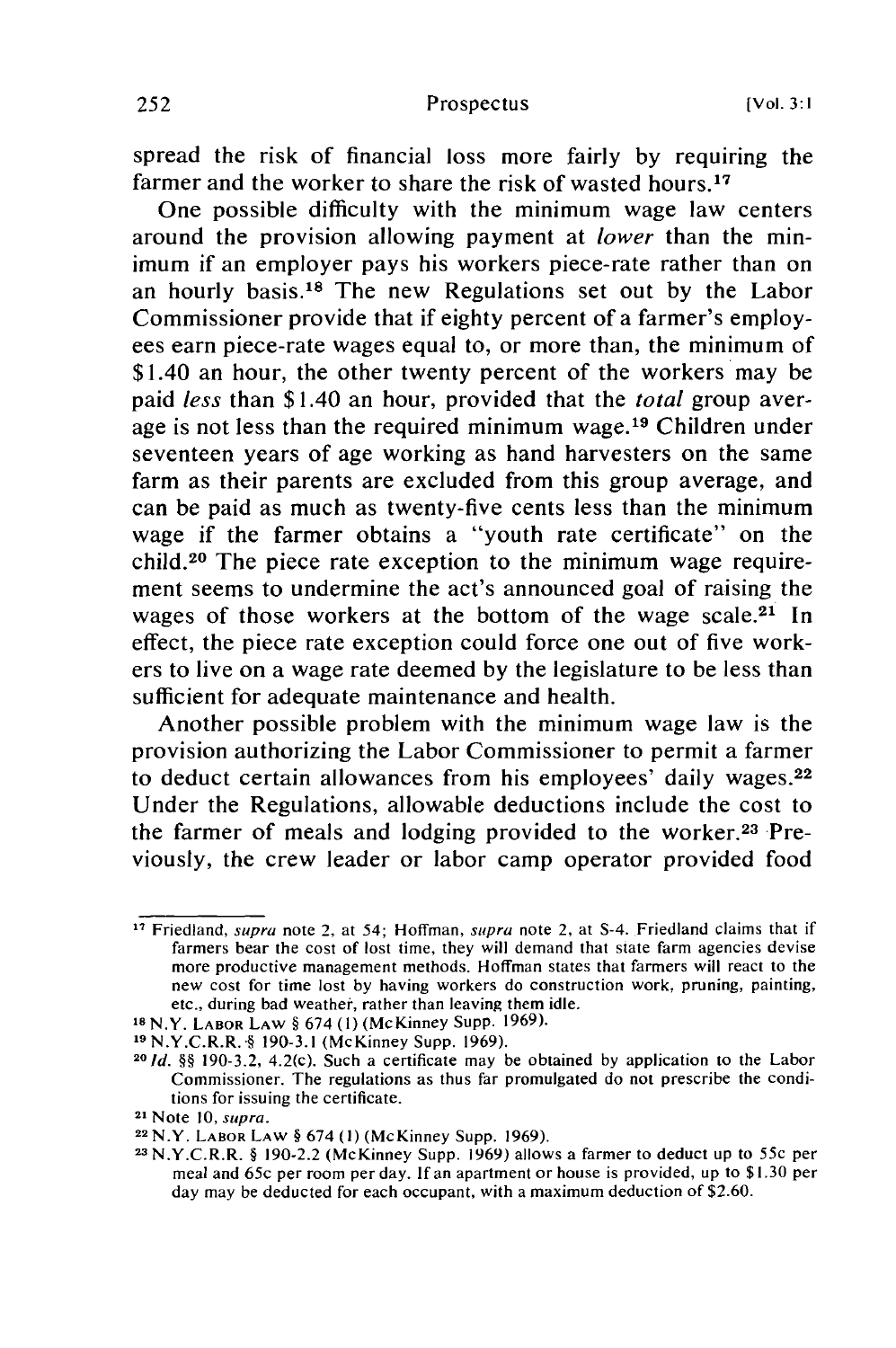#### Migrant Workers

and housing to workers, and the farmer took no responsibility for either of these necessities.<sup>24</sup> The provision for wage deductions may enable the farmers to save money by excessive pricing of the meals and lodging furnished the migrants. Whether the workers receive full value for the deductions taken will depend on adequate enforcement of the Regulations by the Commissioner.

When a farmer has failed to comply with the minimum wage provisions, an aggrieved worker has two avenues of relief. He may sue the farmer directly, or he may request the Labor Commissioner to bring an action on his behalf.25 In view of the limited means of the average migrant, it is unlikely that he would commence a civil suit. Moreover, the Regulations do not prescribe the procedure by which the assistance of the Commissioner may be invoked. Unless the Commissioner acts to make relief readily accessible to the migrant, the migrant may be discouraged from claiming his rights.

## *B. Appellate Review and Advisory Council Provisions*

Both employer and workers have the right to obtain review of any regulation or compliance order issued by the Labor Commissioner by petitioning the Board of Standards and Appeals<sup>26</sup> to set aside or modify the regulation or order.<sup>27</sup> The Board's appellate jurisdiction is exclusive and its decision binding.<sup>28</sup> However, a party adversely affected by its ruling may appeal directly to the appellate division of the New York Supreme Court.<sup>29</sup>

One feature of the appeal procedure is that an employer, when appealing a regulation or compliance order, may not avoid making the minimum wage payments to his employees unless and until he provides security in the form of a bond filed with the Board, or an escrow account on behalf of the workers. This security must equal the difference between the wage employees presently re-

<sup>2</sup> *<sup>4</sup>*Aricultural Labor Relations- The Other Farm Problem. 14 **STAN.** L. REV. 120 (1961). **<sup>25</sup>**N.Y. LABOR LAW § 681 (McKinney Supp. 1969).

**<sup>26</sup>**The Board of Standards and Appeals of the Labor Department is a three member body appointed by the Governor. N.Y. LABOR LAW **§** 12 (McKinney Supp. 1969). It has the power to promulgate and amend rules for carrying out the labor laws. N.Y. **LABOR** LAW § 27-29, 110 (McKinney 1965).

**<sup>27</sup>**N.Y. LABOR LAW *§§* 676, 677 (McKinney Supp. 1969).

<sup>2</sup>t *id.* **2 6/6(2).**

**<sup>29</sup>***ld.*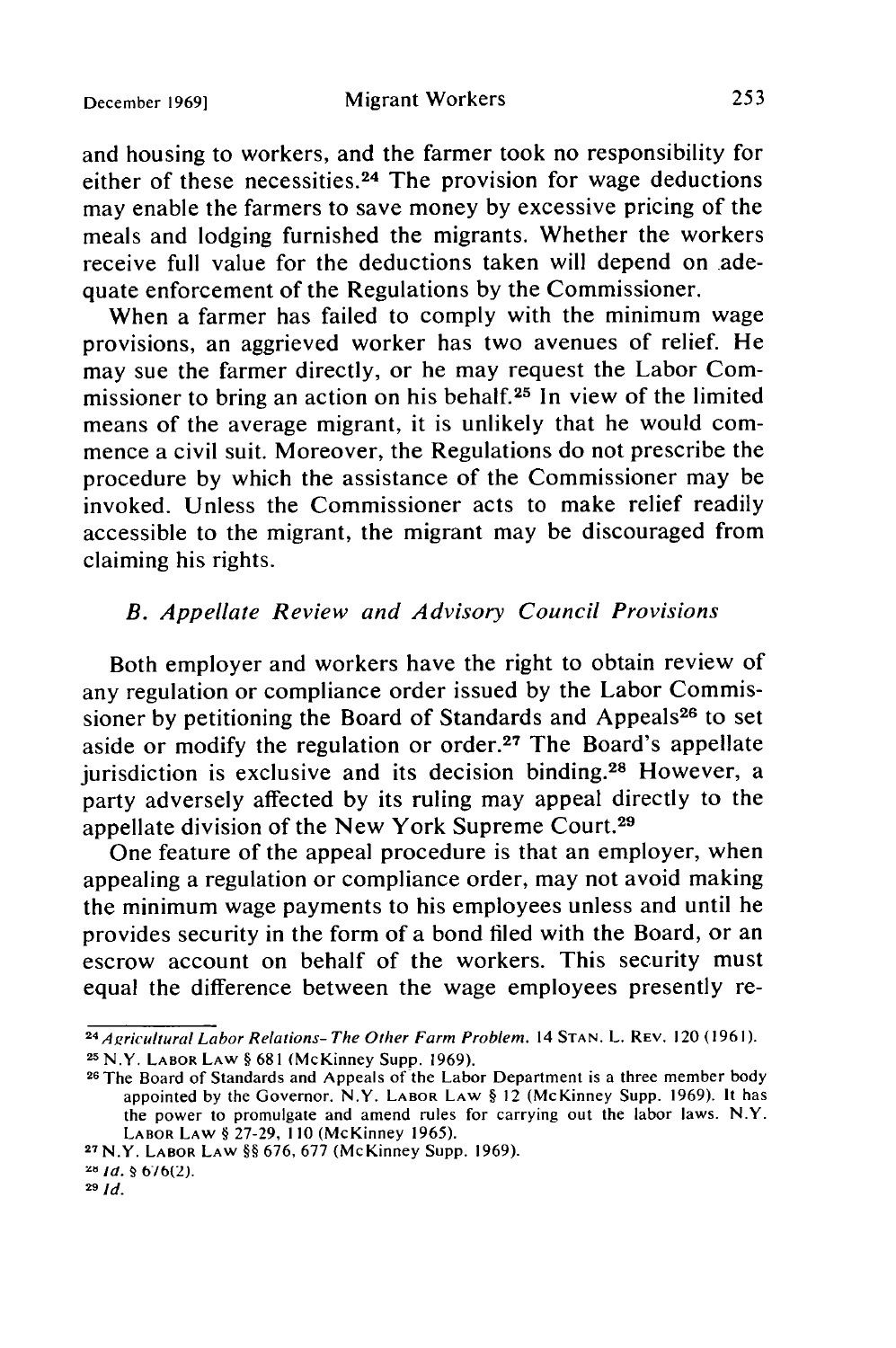ceive from the employer, and what they are entitled to receive under the minimum wage regulation.<sup>30</sup> The bank holding the escrow account may not release the fund without written authorization from the Board.<sup>31</sup> However, this security requirement *can* be waived if the Board considers the employer to be "of such financial responsibility" that back wage payments to workers can be assured without the need of security.<sup>32</sup> Whether this waiver provision becomes a means by which some farmers can avoid prompt payment of wages due workers will depend on the Board's careful exercise of its discretionary power to waive the requirement.

A unique aspect of the new law is the provision establishing an advisory council to represent the farmers, the employees, and the general public.<sup>33</sup> The Council will consist of eleven members: five representing the employer, five representing the workers and the public, and one impartial chairman. Appointed by the Labor Commissioner for five year terms, the members will advise the Commissioner on all matters related to minimum wages for workers, and may recommend any measures they consider necessary. The Council is empowered to subpoena witnesses, hold hearings, require production of records, and call upon any state agency for assistance.<sup>34</sup> The Commissioner may not issue any Regulation until he has consulted with the Council and duly considered their proposals.<sup>35</sup> However, the Council is clearly only an advisory body, and lacks the authority to compel the Commissioner to follow its suggestions. Thus there is some risk that the Council could develop into an ineffectual committee whose views are heard, but ignored.

The Council could be effective in reconciling the often divergent interests of New York farmers and farm workers. However, finding individuals sufficiently representative of farm workers, yet sufficiently articulate to be effective members of the Council, may be a difficult problem. Migrants are relatively uneducated and

**<sup>30</sup>Id.** § 676(3).

**<sup>31</sup> Id.** § 676(3)(b).

**<sup>32</sup>Id.** § 676(7). Neither the Act nor the Regulations provide any criteria for determining whether an employer is "of such financial responsibility."

**<sup>33</sup>** Id. § 675(5,6).

**<sup>34</sup> id.** § 675(5).

*<sup>35</sup>* **Id.** § 674(3).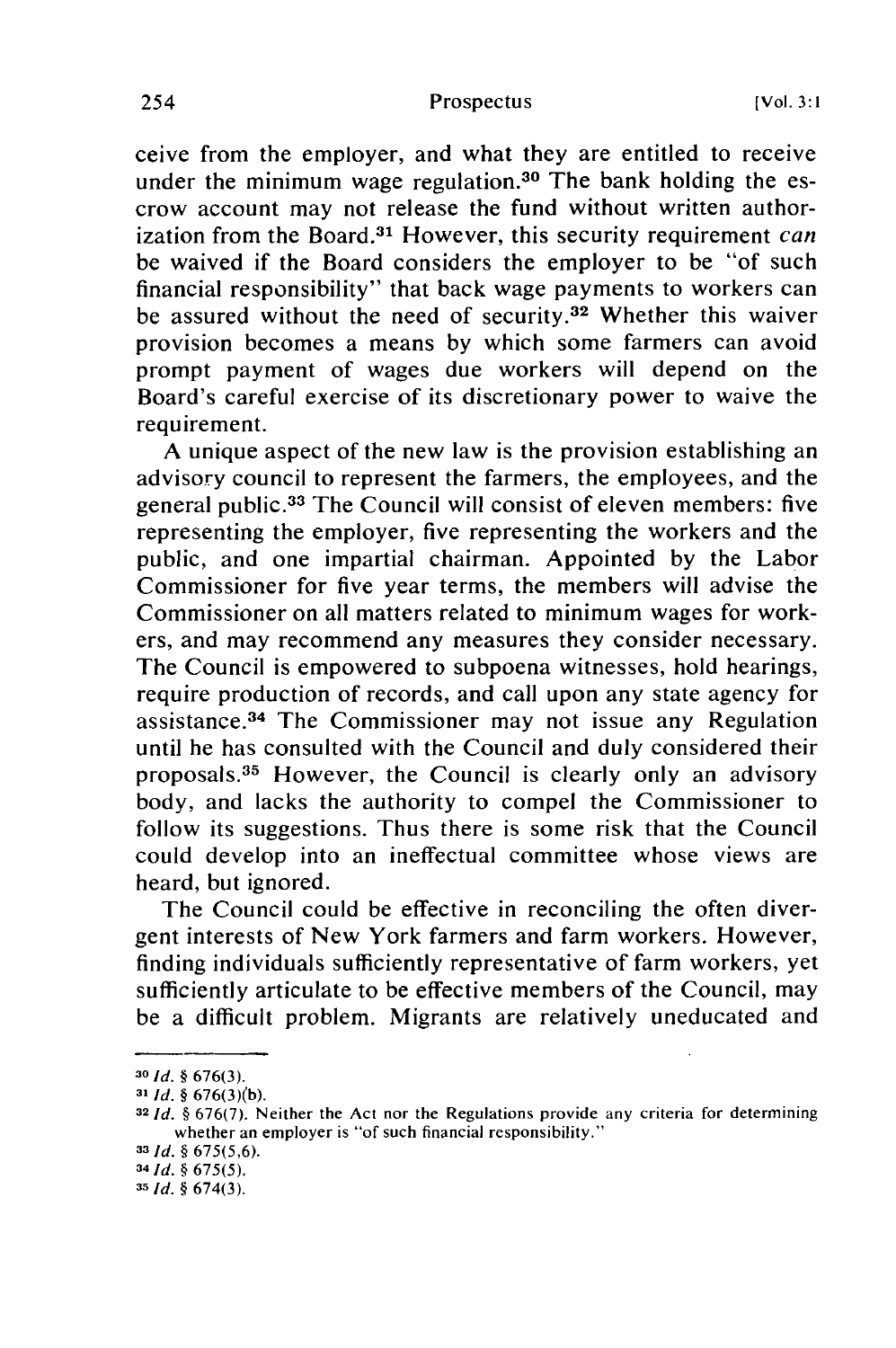#### Migrant Workers

disorganized, unlike the farmers who are well organized in lobby and pressure groups on both state and federal levels of government.<sup>36</sup> A New York equivalent of César Chavez has not appeared on the scene to express to the general public the plight of his fellow workers.

## *C. Administrative and Penal Provisions*

The new law gives the Labor Commissioner authority to investigate alleged abuses of wage payment provisions and to penalize employers for violations.<sup>37</sup> The Commissioner is empowered to enter upon any farm to examine a farmer's wage records, to determine if the farmer is complying with the regulations, and to require full statements by the farmer of the contents of his records at any time the Commissioner considers necessary.38

If an employer fails to comply with the minimum wage provisions, he may be found guilty of a misdemeanor punishable by a fine of not more than \$500, or by imprisonment of not more than 90 days, or both.39 Discrimination against a worker who raises his rights under the law also carries a \$500 fine.40 As imprisonment is not likely to be resorted to, the provision of a fine of only \$500 may prove to be an inadequate deterrent.

The act also gives the Commissioner the opportunity to protect migrant workers from abuse by the crew leader by providing that an agent of an employer is subject to liability for the above violations.<sup>41</sup> That the crew leader is an agent of the farmer seems clear inasmuch as the farmer usually only deals with migrant workers through the crew leader.<sup>42</sup>

## **III. Conclusion**

The goal of the minimum wage law is to eliminate farm workers' employment at "wages insufficient to provide adequate maintenance and protection of health." 43 The New York Act is the most

**<sup>36</sup>**Kovarsky, Congress and Migrant Labor, 9 **ST.** Louis U.L. **J.** 293, 323 **(1965).**

**<sup>37</sup>***Id. §* 678.

**<sup>38</sup>***Id.*

**<sup>9</sup>***Id. §* 680.

<sup>40</sup> **Id.**

**<sup>41</sup>***Id.*

**<sup>42</sup>**See text at note 2, supra.

<sup>43</sup>N.Y. LABOR LAW **§** 670 (McKinney Supp. 1969).